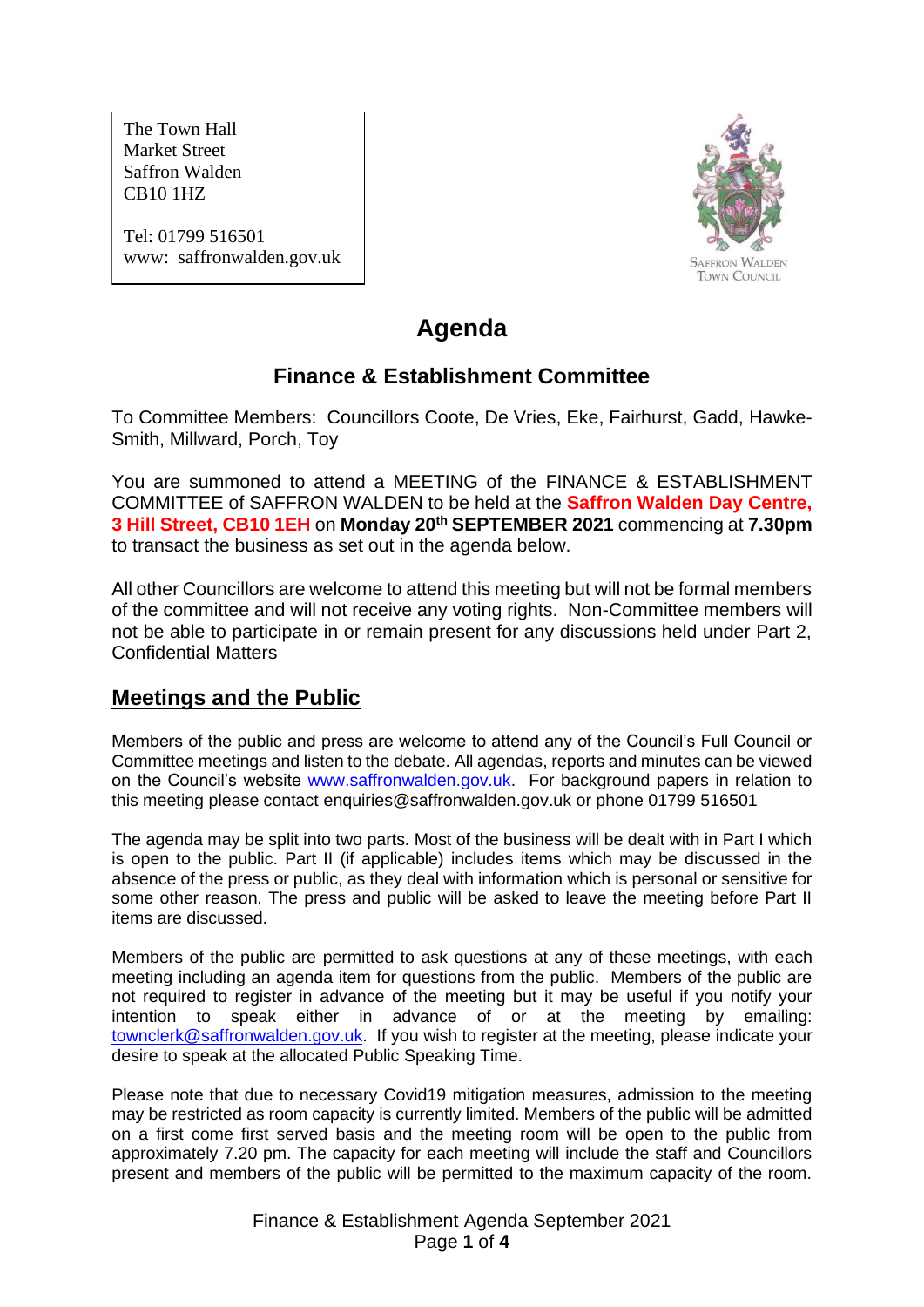Members of the public are requested to wear a face mask at all times and sit in the seats designated for the public. If you would like more information about how the Town Council has made the meeting arrangements as Covid secure as possible please contact the Town Clerk.

#### **Facilities for people with disabilities**

The Council Offices has facilities for wheelchair users, including lifts and toilets.

#### **Fire/emergency evacuation procedure**

If the fire alarm sounds continuously, or if you are instructed to do so, you must leave the building by the nearest designated fire exit. You will be directed to the nearest exit by a designated officer. It is vital you follow their instructions.

### **For information about this meeting please contact the Town Council:**

Telephone: 01799 516501 / Email: enquiries@saffronwalden.gov.uk General Enquiries – Saffron Walden Town Council Offices, The Town Hall, Market Place, Saffron Walden, CB10 1HR | Website: [www.saffronwalden.gov.uk](http://www.saffronwalden.gov.uk/)

#### **Recording of meetings**

Meetings will be recorded where possible and practicable to do so.

### **General Data Protection Regulations (GDPR) 2018:**

For details of the Town Council's Privacy Notice, please visit our website: <http://saffronwalden.gov.uk/policies/>

h caucheup

**Lisa Courtney, Town Clerk** 

**th September 2021** 

|                | <b>Apologies for absence</b>                                                                                                                                                                                                                                                                                         |
|----------------|----------------------------------------------------------------------------------------------------------------------------------------------------------------------------------------------------------------------------------------------------------------------------------------------------------------------|
|                | To receive apologies and consider requests for approved absence                                                                                                                                                                                                                                                      |
| 2              | To receive any Declarations of Interest                                                                                                                                                                                                                                                                              |
|                | Members and officers are invited to make any declarations of interests that they may have<br>in relation to items on the agenda and are reminded to make any declarations at any stage<br>during the meeting if it then becomes apparent that this may be required when a particular<br>item or issue is considered. |
| 3              | <b>Public Speaking Time</b>                                                                                                                                                                                                                                                                                          |
|                | For the public or Press to ask questions of the Committee on matters relating to the<br>agenda. Members of the public will be able to participate in the online meeting by following<br>the link / details as given on page 1 of this agenda.                                                                        |
| $\overline{4}$ | Minutes of the last meeting of the Finance & Establishment Committee                                                                                                                                                                                                                                                 |
|                | To verify the Minutes of the Committee meeting held in July 2021                                                                                                                                                                                                                                                     |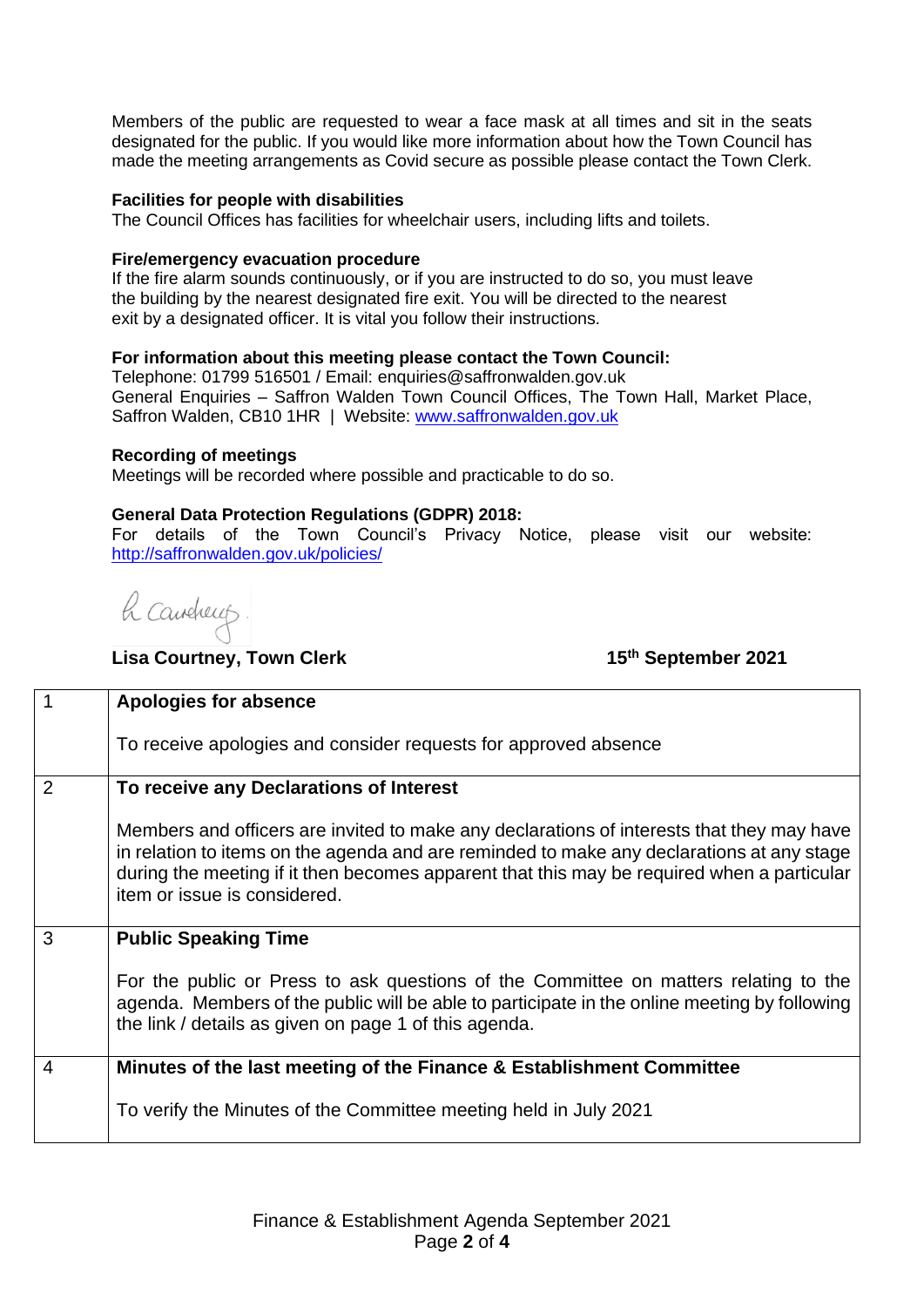|                | <b>Financial Matters</b>                                                                                                                                                                                                                                                                                                                                                                         |
|----------------|--------------------------------------------------------------------------------------------------------------------------------------------------------------------------------------------------------------------------------------------------------------------------------------------------------------------------------------------------------------------------------------------------|
|                | The following are standard items for consideration for a Committee meeting, focussing on<br>business matters                                                                                                                                                                                                                                                                                     |
| 5              | Expenditure - to be authorised                                                                                                                                                                                                                                                                                                                                                                   |
|                | (a) To approve the payment of the accounts received since $19th$ July 2021. Cheques<br>for these accounts have not yet been authorised, awaiting approval by this meeting.<br>Reports 5 (a) for August (already paid) and 5 (aa) for September refer.                                                                                                                                            |
|                | (b) To approve the payment of accounts (for cheques already issued) since $19th$ July<br>2021. Reports 5 (b) for August and 5 (bb) September refer.                                                                                                                                                                                                                                              |
| 6              | <b>Tourist Information Centre</b>                                                                                                                                                                                                                                                                                                                                                                |
|                | Profit and Loss Account for August 2021                                                                                                                                                                                                                                                                                                                                                          |
| $\overline{7}$ | <b>Monthly Reports</b>                                                                                                                                                                                                                                                                                                                                                                           |
|                | Bank reconciliation statement with supporting statements.<br>(a)<br>Cash Book - showing all income and expenditure for the previous ended month<br>(b)<br>for July (7b) and August 7 (bb) 2021<br>Income report, broken down by budget code – year to date including<br>(c)<br>comparison of income year to date against the previous year. Reports 7(c) for July<br>and 7 (cc) for August refer |
| 8              | <b>Committee Hi-Light Reports</b>                                                                                                                                                                                                                                                                                                                                                                |
|                | To receive and note the reports from the RFO being a highlight report bringing to the<br>attention of Committee any items for note or action. Documents 8(a) and 8(b) refer.                                                                                                                                                                                                                     |
|                | Documents 8 (a) (b) refer                                                                                                                                                                                                                                                                                                                                                                        |
| 9              | <b>Forward Plan</b>                                                                                                                                                                                                                                                                                                                                                                              |
|                | To receive the plan as attached.                                                                                                                                                                                                                                                                                                                                                                 |
|                | Grant Applications - Committee to consider the following requests                                                                                                                                                                                                                                                                                                                                |
| 10             | a) Grant Request - Volunteer Uttlesford £300                                                                                                                                                                                                                                                                                                                                                     |
|                | Volunteer Uttlesford request grant funding of £300 for a grant to cover their public liability<br>insurance.                                                                                                                                                                                                                                                                                     |
|                | b) Grant Request - Saffron Walden Round Table (SWRT) - Fireworks £5,800                                                                                                                                                                                                                                                                                                                          |